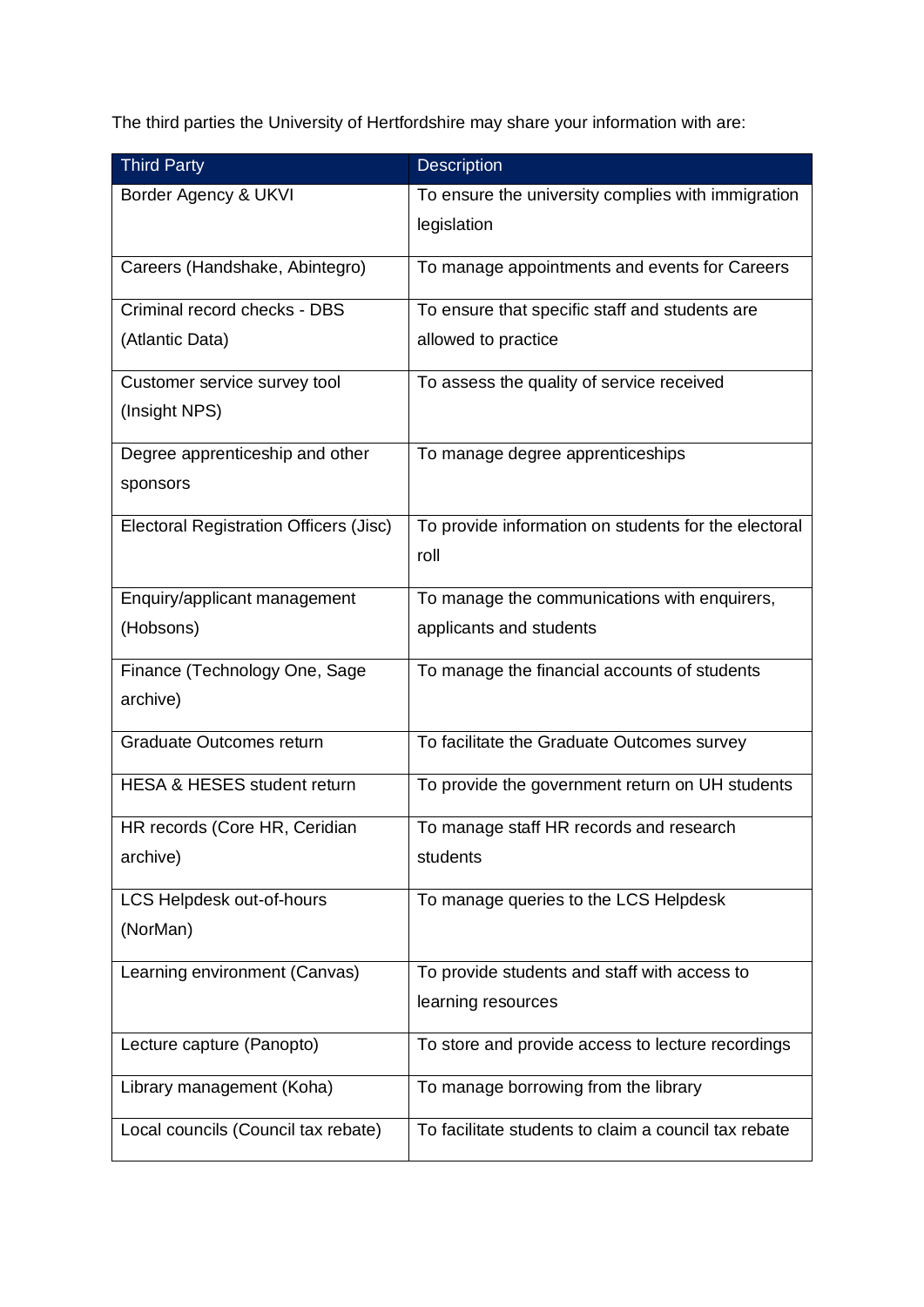| Marketing emails (DotMailer)                       | To send bulk emails for marketing purposes                                           |
|----------------------------------------------------|--------------------------------------------------------------------------------------|
| Module feedback (Evasys)                           | To provide feedback on courses                                                       |
| <b>NSS</b>                                         | To allow the National Student Survey to be run                                       |
| Nursing ePortfolio (Epad)                          | To support nursing students on placement with<br>their eportfolio                    |
| Occupational health (Cohort)                       | To manage staff and students who need<br>Occupational Health support and assessments |
| Office 365 (Microsoft)                             | To provide access to the Office 365 suite of<br>software                             |
| Online exam proctoring (ProctorU)                  | To supervise online exams remotely                                                   |
| Online training courses (IHASCO &<br>Marshall's)   | To deliver online H&S and other training                                             |
| Parking permits                                    | To manage permits to park on campus                                                  |
| Personality testing assessment<br>(OPP Assessment) | To enable individuals to assess themselves (MBTI)<br>and plan development            |
| Plagiarism detection (Turnitin)                    | To check student compliance with plagiarism<br>regulations                           |
| Professional registration bodies (eg               | To provide the registration information for specific                                 |
| NMAS, SWAS, HPC)                                   | students                                                                             |
| <b>Reading lists (Talis)</b>                       | To manage a student's reading                                                        |
| Relationship management                            | To record interactions between the University and                                    |
| (Dynamics 365, Salesforce)                         | its Members                                                                          |
| Relationship management (Raiser's                  | To manage interactions with alumni and                                               |
| Edge)                                              | development contacts                                                                 |
| <b>Research supervision (RSMS)</b>                 | To manage research students                                                          |
| Security incidents (Concept)                       | To record any security incidents on campus                                           |
| Software and information resources                 | To provide access to learning resources and                                          |
| (various) - separate list                          | software                                                                             |